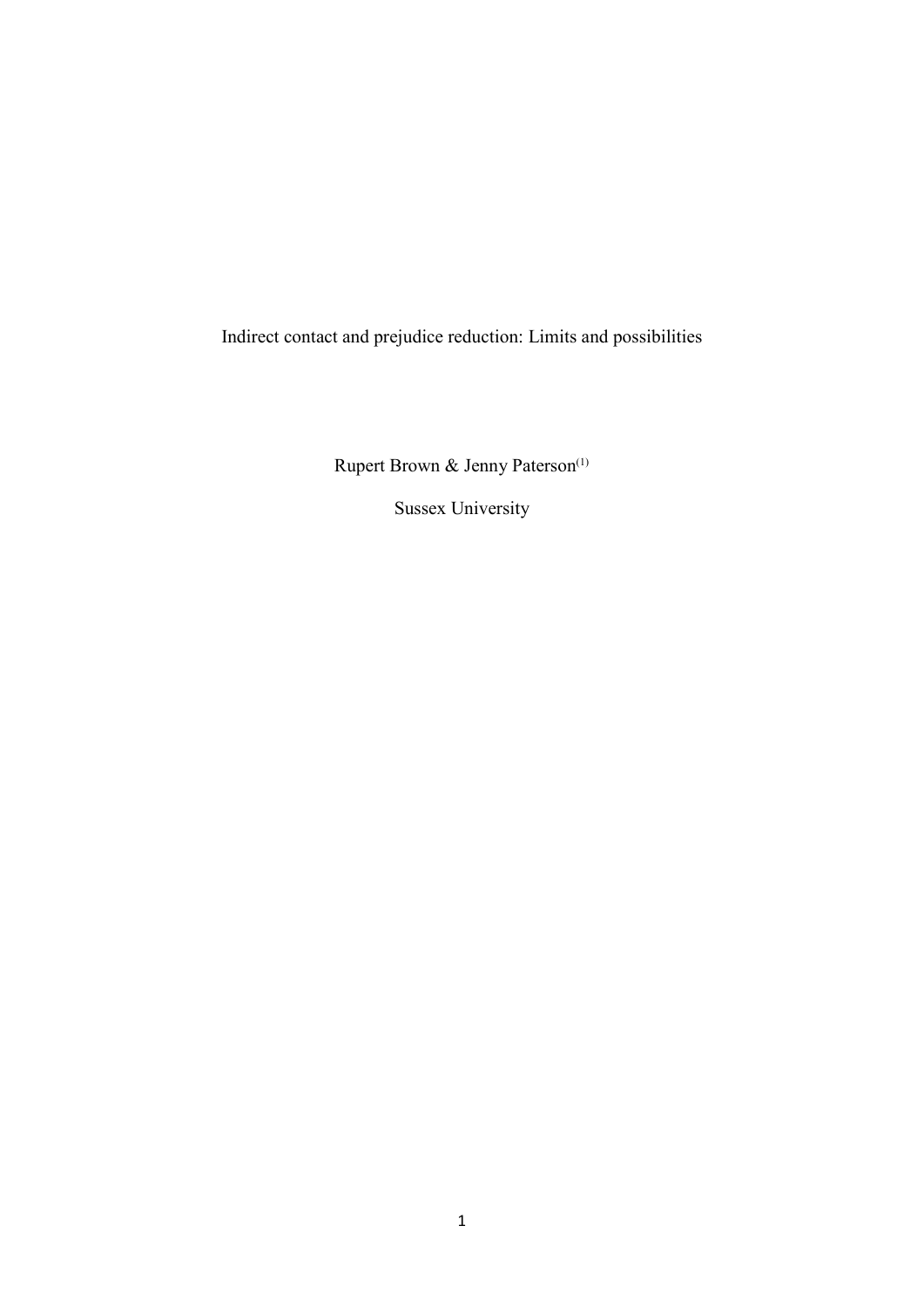#### Abstract

Here we review recent developments in the field of indirect intergroup contact, an extension of the classic Contact Hypothesis. Three forms of indirect contact are assessed: extended, vicarious and imagined. The strengths and limitations of each are evaluated. Although not as potent as direct contact, indirect forms of contact generally offer a more diverse set of practical solutions for reducing prejudice, especially in challenging contexts where direct contact may be infrequent or impossible.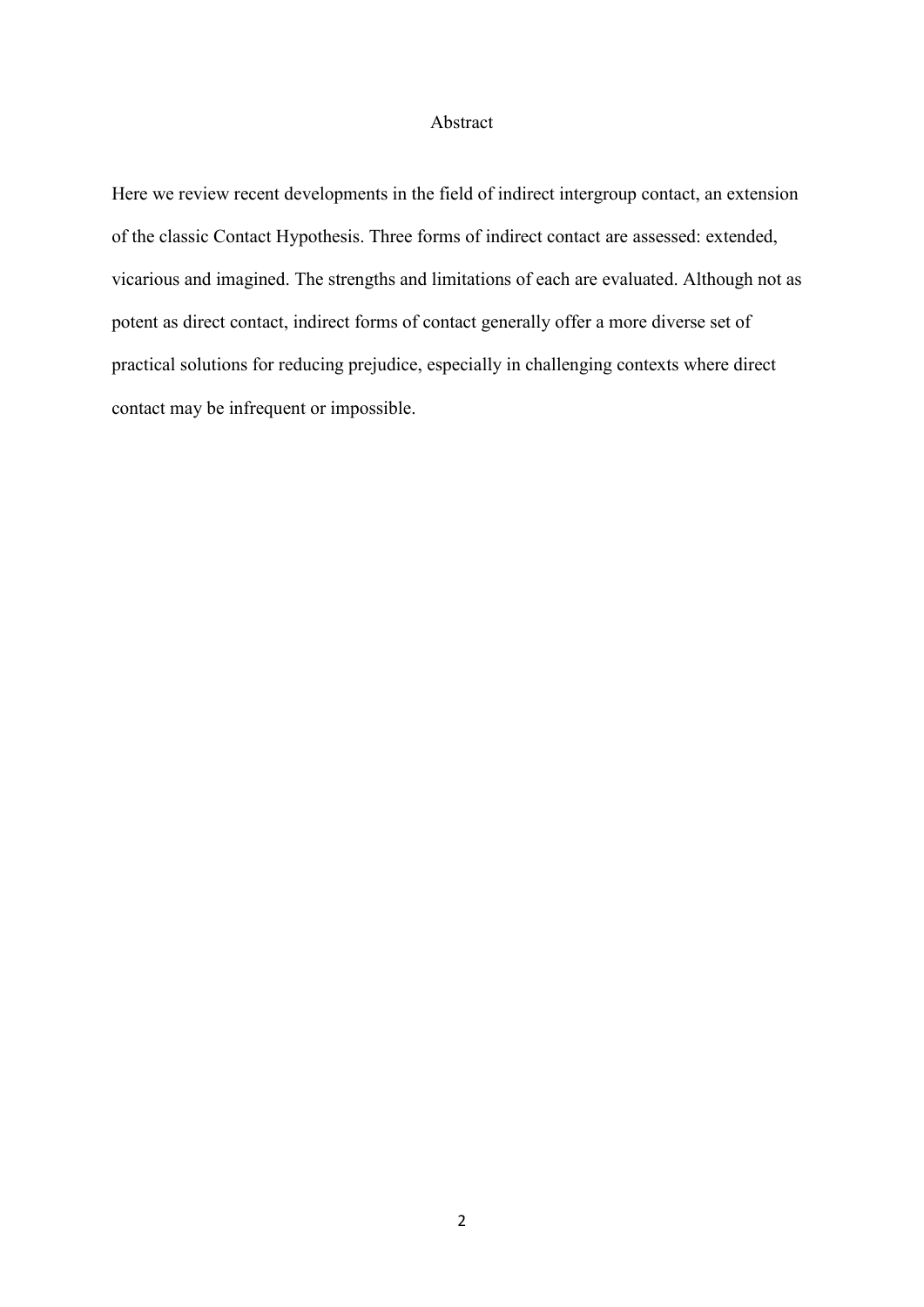Regrettably, the incidence of problematic intergroup relationships around the world shows little sign of abating. A wealth of research indicates that face-to-face interactions can be used to improve some intergroup relationships [1,2], but in conflict areas characterized by segregation, genocide and war, such direct interventions may not be possible or even advisable. Undeterred, social psychologists have developed new means of reducing prejudice and discrimination which rely on indirect forms of contact.

Although indirect contact is often described as an extension to Allport's original contact hypothesis, Allport himself acknowledged that indirect approaches could also lead to prejudice reduction [3]. Realizing that direct contact may be too threatening for some, Allport suggested that vicarious contact through films, novels, dramas and fantasy could be "a more effective first step" [3] (p. 453). Despite this foresight, only relatively recently have social psychologists begun to investigate how indirect contact between members of different groups – whether through friends of friends (*extended* contact), via various media (*vicarious* contact), or even by means of imagination (*imagined* contact) – can reduce prejudice and improve intergroup relations.

# *Extended Contact*

Extended contact stems from the knowledge that an ingroup member has a close relationship with someone in an outgroup [4]. In its original formulation, it was assumed that, similar to direct contact, these relationships reduce prejudice via three mechanisms, for which there is now evidential support: it reduces apprehension about intergroup contact (intergroup anxiety [5]); it facilitates a cognitive connection with outgroup members (inclusion of the other in the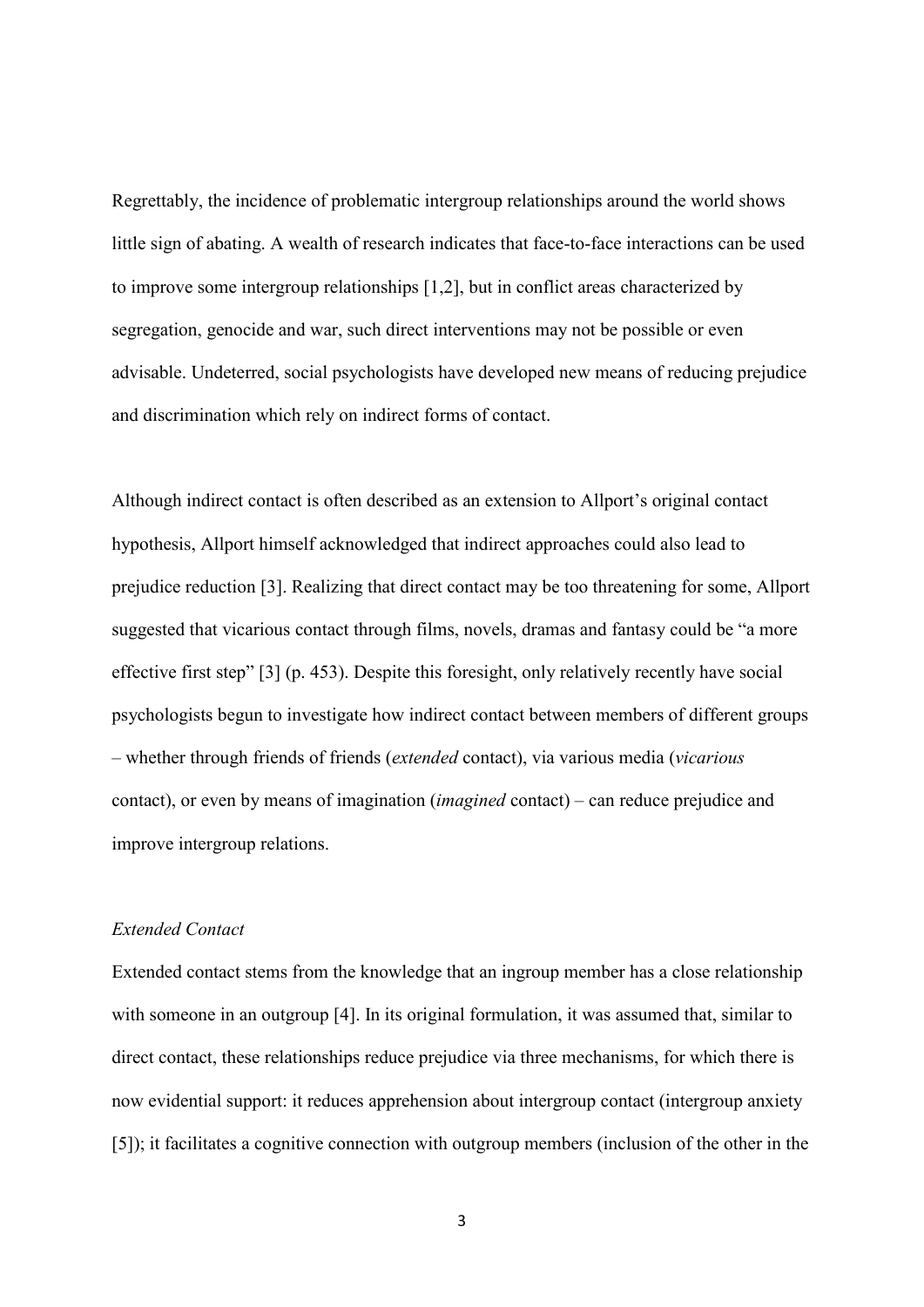self [5]); and it encourages the perception that ingroup and outgroup members accept intergroup contact (group norms [6,7]) . More recent research has focused on the relationship between direct contact and extended contact, and for whom extended contact works best.

In considering the relationship between direct and extended contact, an obvious question is: what is their respective power for reducing prejudice? Most research has found that extended contact has weaker effects than direct contact, especially when both forms of contact were included in the same analysis. Longitudinal studies in Northern Ireland and the Netherlands, for example, found that extended contact did not predict behavioral intentions or attitudes towards outgroups above and beyond the effects of direct contact [8,9\*\*]. In several other, mostly cross-sectional, studies extended contact was negatively associated with prejudice, even controlling for direct contact, but its effects were consistently smaller [10-14,15\*,16\*\*].

Although extended contact is generally weaker than direct contact, its effects are by no means negligible, especially in particular contexts or for certain kinds of people. Perhaps the most important of the moderators of the extended contact – prejudice relationship is direct contact itself; extended contact seems to work best when people have little or no direct contact and much less well when there are many opportunities for direct contact [8,11,17] (but cf. [18] for a contrary result). These results are important because they suggest that extended contact can be an important foundation for promoting more favorable intergroup relationships, even in unpromising segregated environments [8].

In addition to this contextual moderator, there are several individual difference variables which affect the efficacy of extended contact. Somewhat counterintuitively, extended contact seems to work better for people whose initial intergroup attitudes are less favorable [9\*\*,11].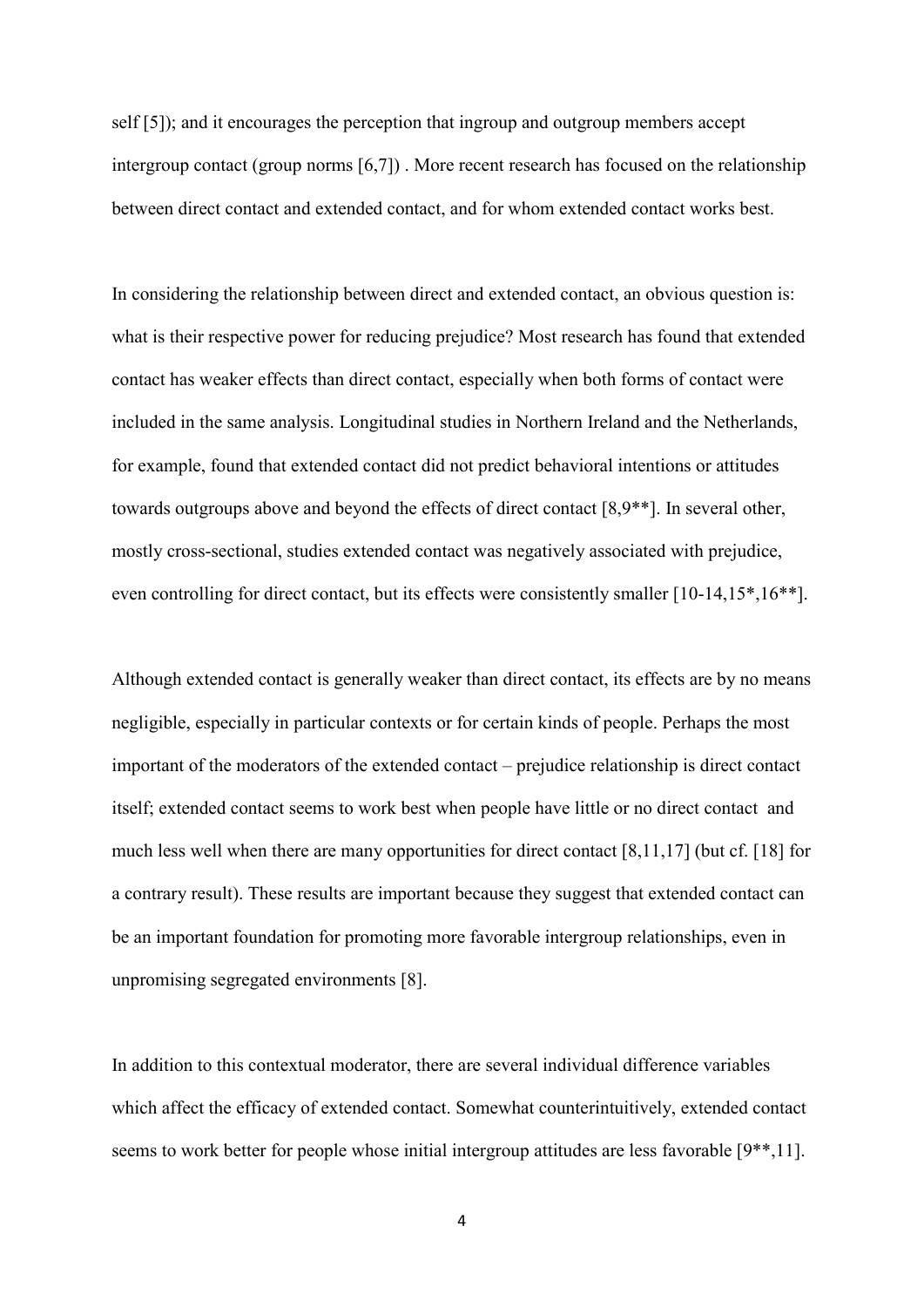This may be because more prejudiced people are also often higher in authoritarianism and hence more sensitive to and influenced by ingroup norms about the appropriateness of crossgroup contact [11]. Or it may be that less prejudiced people have sufficient (positive) information about the outgroup already and are somewhat immune to any further information provided by extended contact [9\*\*]. Or this could simply be due to a statistical 'floor effect' (e.g., the low RWA participants were already extremely low in prejudice [11]). Another moderator is social comparison orientation – those prone to make social comparisons show stronger associations between extended contact and prejudice than more autonomous individuals, again possibly due to their greater susceptibility to perceived norms [19]. In addition, extended contact effects via friends and family are stronger than those via neighbors and work colleagues, suggesting that interpersonal closeness to the partners within the extended contact relationships is another important moderator [20].

Although there is considerable support for the efficacy of extended contact, especially under certain conditions, one notable limitation is that it does not lend itself readily to the design of prejudice reduction interventions – it will seldom be feasible to arrange for known ingroup members to forge friendships with outgroup members. Other forms of indirect contact offer more promise in this respect and it is to those that we now turn.

#### *Vicarious contact*

As noted by Wright and colleagues [4], extended contact can include the mere *observation* of an ingroup member having a relationship with an outgroup member. This is known as *vicarious contact* [21,22\*\*]. As vicarious contact does not require anyone in one's social network to have direct intergroup contact, just that one observes or is made aware of an intergroup interaction, it is more easily implemented and therefore more practical as an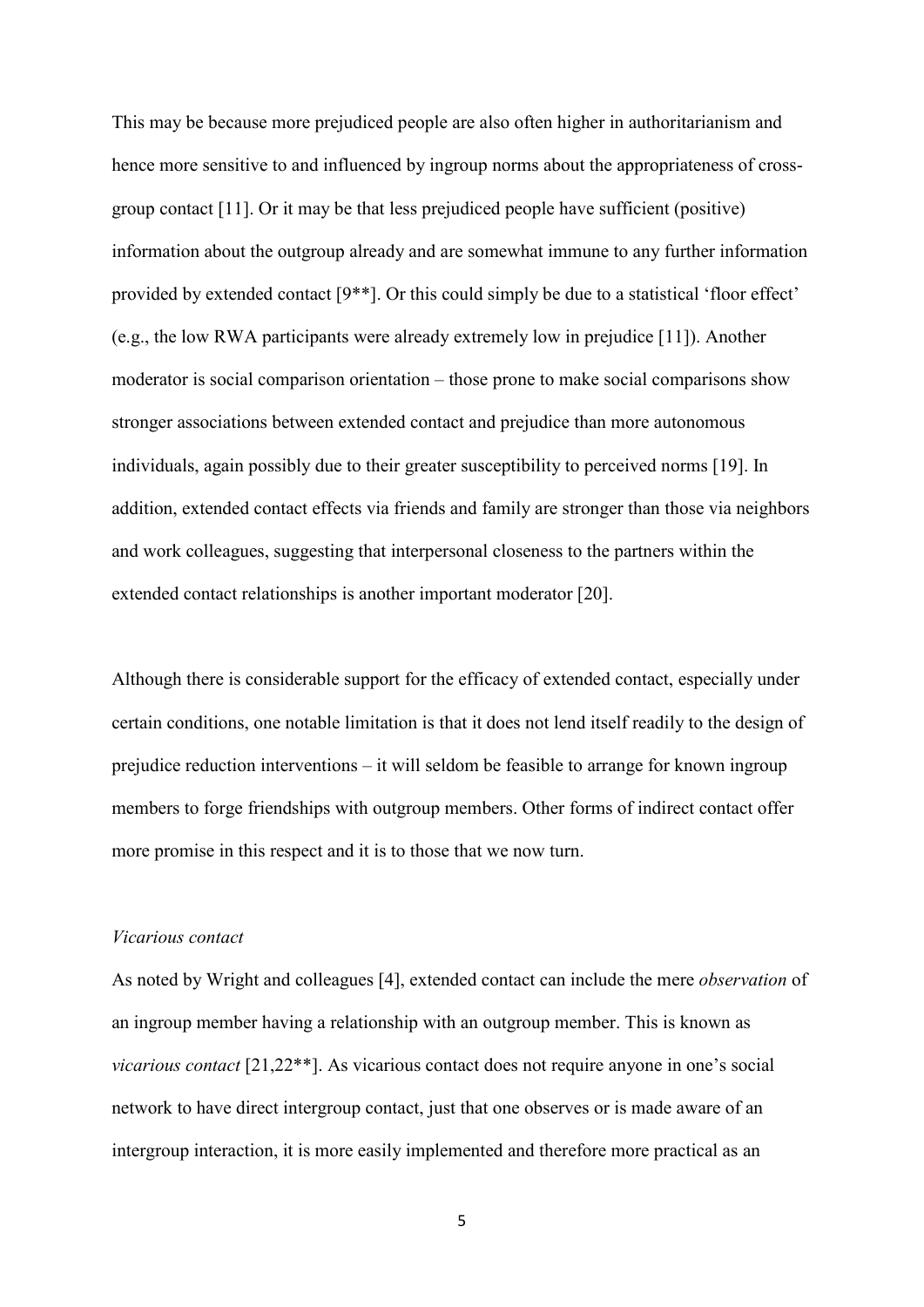intervention strategy than either direct or extended contact. Indeed, it can be implemented to an audience of millions across a variety of different media, including newspapers, radio, internet, TV and films. Vicarious contact is not only more far-reaching and easier to implement, it is an effective way to reduce prejudice. A recent meta-analysis [23\*\*] found that 8 vicarious studies (described as 'extended contact') reduced prejudice more effectively than the three other forms of contact investigated, including two forms of direct contact [see also 22\*\*,24\*]. We now focus on the application and possibilities of vicarious contact with two forms of media: books and audio-visual media.

Reading stories which depict positive intergroup interactions to young school students usually produces positive outcomes, especially when combined with a structured post-story discussion [25-28]. These effects seem to work via some of the known mediators of extended contact such as changing perceived outgroup norms (hearing about positive intergroup relationships may lead the reader to believe that the outgroup is more tolerant [26]), inclusion of others in self, and a reduced identification with the ingroup (reading about cross-group friendships may engender more perspective-taking and a less 'provincial' outlook [22\*\*]). In addition, being less identified with the ingroup and perceiving the outgroup member as being typical of the outgroup have been shown to enhance vicarious contact effects [26,29]. Moreover, vicarious contact works just as well for minority group members as majority group members [25,27] and, similar to extended contact, is most effective when direct contact opportunities are minimal [26].

Even reading about a literary fantasy character (Harry Potter) who engages in intergroup interactions can reduce prejudice towards immigrants, homosexuals, and refugees [29]. As the outgroups in the books (e.g., elves, 'mud-bloods') are not remotely similar to the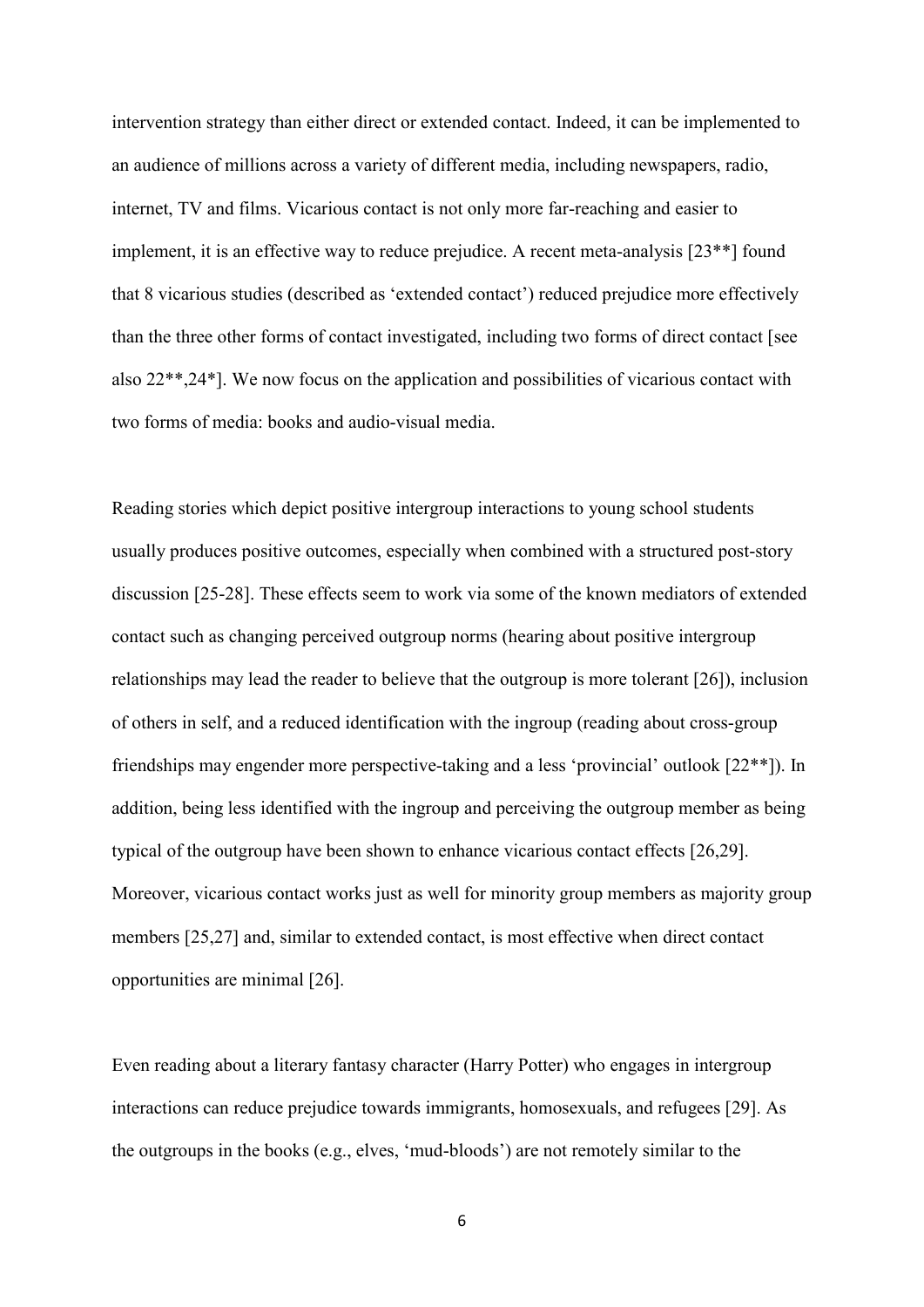outgroups investigated, such findings show the potential of vicarious contact to produce secondary transfer effects (generalization from one outgroup to others). Practically speaking, therefore, published books, which are generally accessible for schools and individuals, have considerable potential to be used as a tool in a structured classroom setting to produce positive intergroup outcomes [24\*]. Nevertheless, it remains to be seen how durable such vicarious effects are; most studies show effects only a few days after the intervention; longerlasting effects may be harder to produce [25].

Vicarious contact through audio-visual media, such as listening to or observing intergroup interactions via video clips, TV programs, films and radio broadcasts, has also proved to be beneficial. Just watching a friendly videoed interaction between a person without schizophrenia and a person with schizophrenia improved a range of intergroup outcomes including explicit attitudes and actual behavior in a subsequent intergroup encounter [30\*\*]. Furthermore, the utility of vicarious contact has been demonstrated even in a post-conflictual zone [31,32]. Using a radio broadcasted soap opera, featuring members of rival (and formerly genocidal) ethnic groups as protagonists enjoying friendship and even courtship, brought about quite long-lasting positive change in normative beliefs and behavior in Rwanda and Democratic Republic of Congo [see also 33]. Nevertheless, the addition of mediated group discussion via a talk-show seemed to exacerbate intergroup tensions, possibly because it reopened previous ethnic fissures [32]. This underlines the need for caution about unintended consequences when implementing society-wide media interventions.

Although the above research is promising, not every intergroup interaction portrayed by the media is friendly, or even neutral. Intergroup atrocities, whether on an individual (e.g., the murder of Lee Rigby in London in 2013) or collective level (e.g., the 2015 Paris terrorist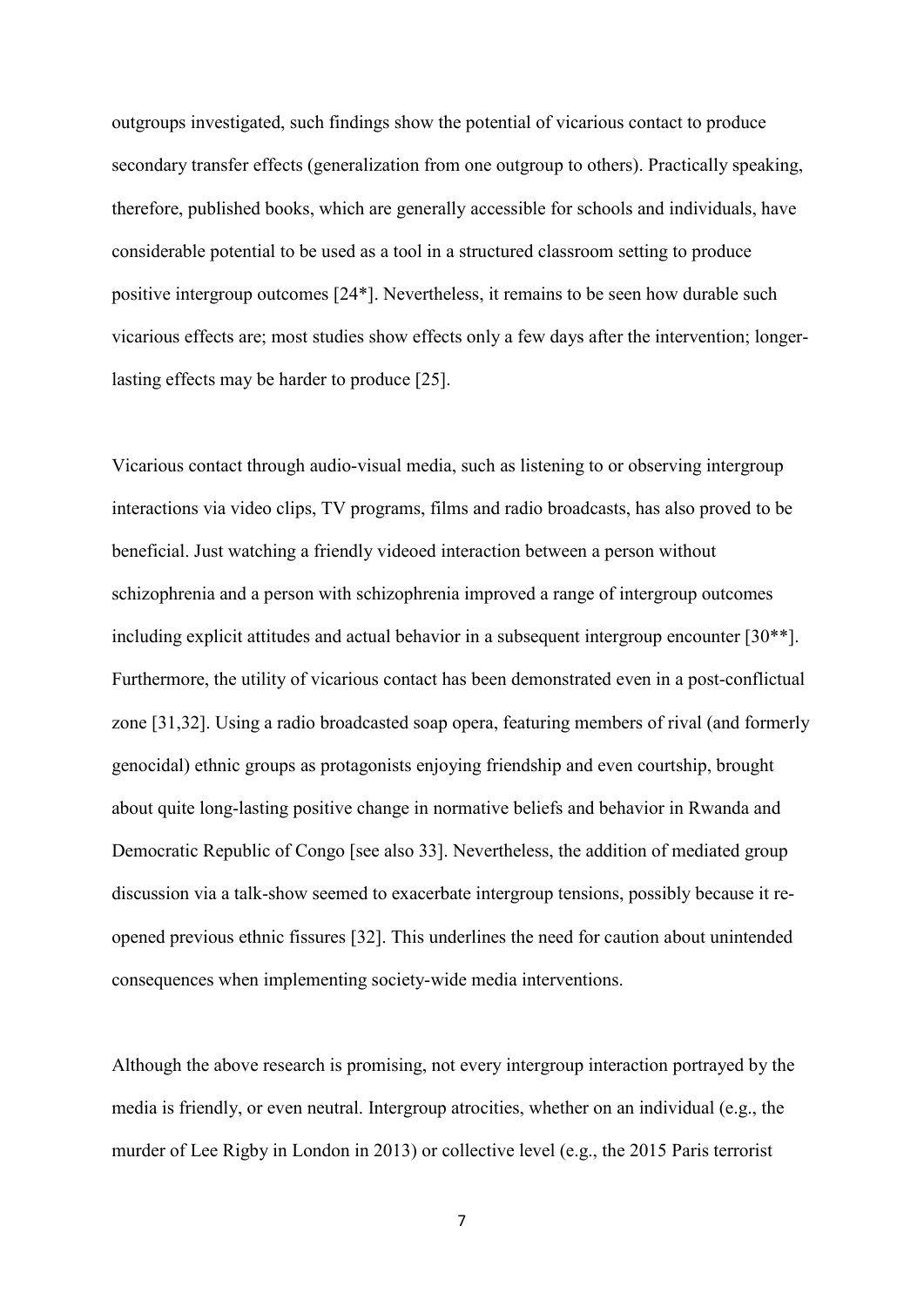attacks), are highly salient in the news. Unfortunately, these negative instances of vicarious contact can also affect the intergroup attitudes of viewers, especially if people are highly identified with the ingroup [34]. However, the effects of negative vicarious contact can be mitigated if the outgroup perpetrator(s) is portrayed, and seen, as atypical [35]. Just as in the case of literary stories, then, identification with protagonists and the perceived typicality of outgroup members can moderate the effects of audio-visual vicarious contact.

Considering these vicarious contact effects and their potential to improve intergroup relations on a mass scale, the scope for further practical application would seem to be enormous. Social psychologists could provide guidance to broadcasters on how to report on intergroup conflicts so as to minimize the social divisiveness caused by the actions of a few. In addition, taking their lead from Paluck [31], they could make telling contributions to anti-racist campaigns and post-conflict reconstruction by developing socially progressive media programs.

#### *Imagined contact*

Research in several domains has highlighted the importance of mental simulation on perceptions, attitudes, attributions, and behaviors [36]. Such cognitive elaboration is thought to help individuals rehearse, plan, prepare, and reduce anxiety for actual events, resulting in subsequent improved performances and goal acquisition [37]. Applying this idea to intergroup contact, Crisp and Turner formulated the *imagined contact hypothesis:* simply imagining interacting with a member of an outgroup should help produce more positive intergroup relations by preparing people for successful direct, face-to-face, intergroup contact through similar processes. In discussing subsequent research on this hypothesis, we examine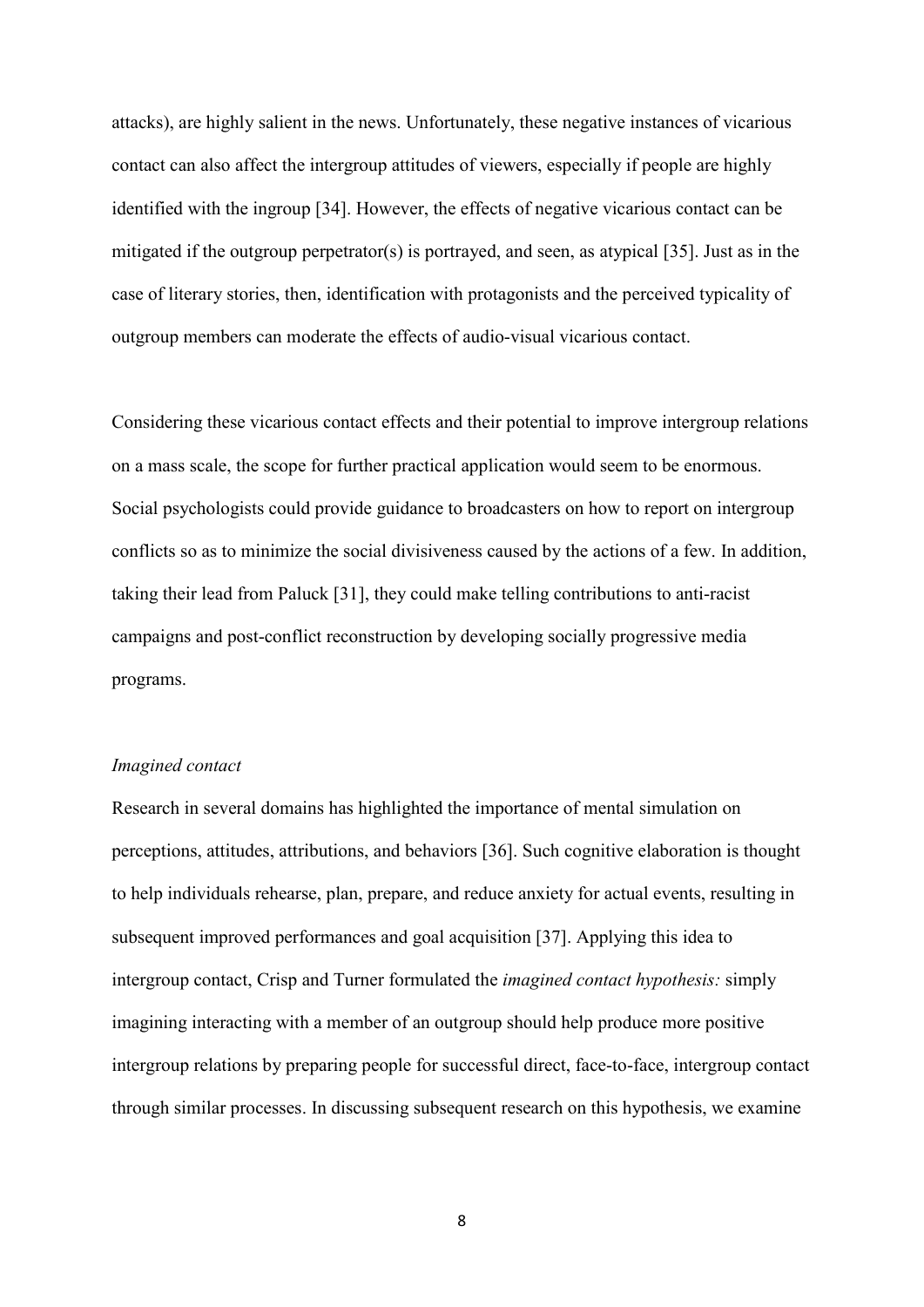how recent findings address the initial criticisms levelled against the hypothesis and evaluate its practical effectiveness.

Since its inception [38], the imagined contact hypothesis has met with skepticism including claims that it cannot be implemented in conflictual intergroup settings and that it is a result of demand characteristics [39,40]. Yet it has continued to receive empirical support. A metaanalysis of over 70 studies from many different countries and using a multitude of outgroups found that imagined contact had a significant, albeit small, effect on implicit attitudes, explicit attitudes, emotions, behavioral intentions, and actual behaviors [41\*\*].

Though some critics have doubted its effectiveness in more conflict-ridden contexts [39,40], imagined contact was found to reduce homophobia in Jamaica and Northern Cyprus, two countries where anti-gay hostility is rampant and male homosexuality is criminalized [42]. Those who simply imagined interacting with a gay man for five minutes reported relatively more positive attitudes, behavioral intentions, and social acceptance towards gay men than those who imagined an outdoor scene.

If intergroup bias can be reduced by such a simple imagined contact scenario, an obvious question is: how long will the improvements last? Most research has examined the effects immediately after the imagined contact intervention and, as noted, these effects are relatively small [41\*\*], raising the question as to whether the improvements are just short-term reactions to the experimental materials rather than substantive changes to intergroup bias [39]. However, longitudinal effects of imagined contact have been observed with both school and university students [28,43-45]. For example, foreign exchange students who imagined contact with a host country national a month *before* leaving their home country showed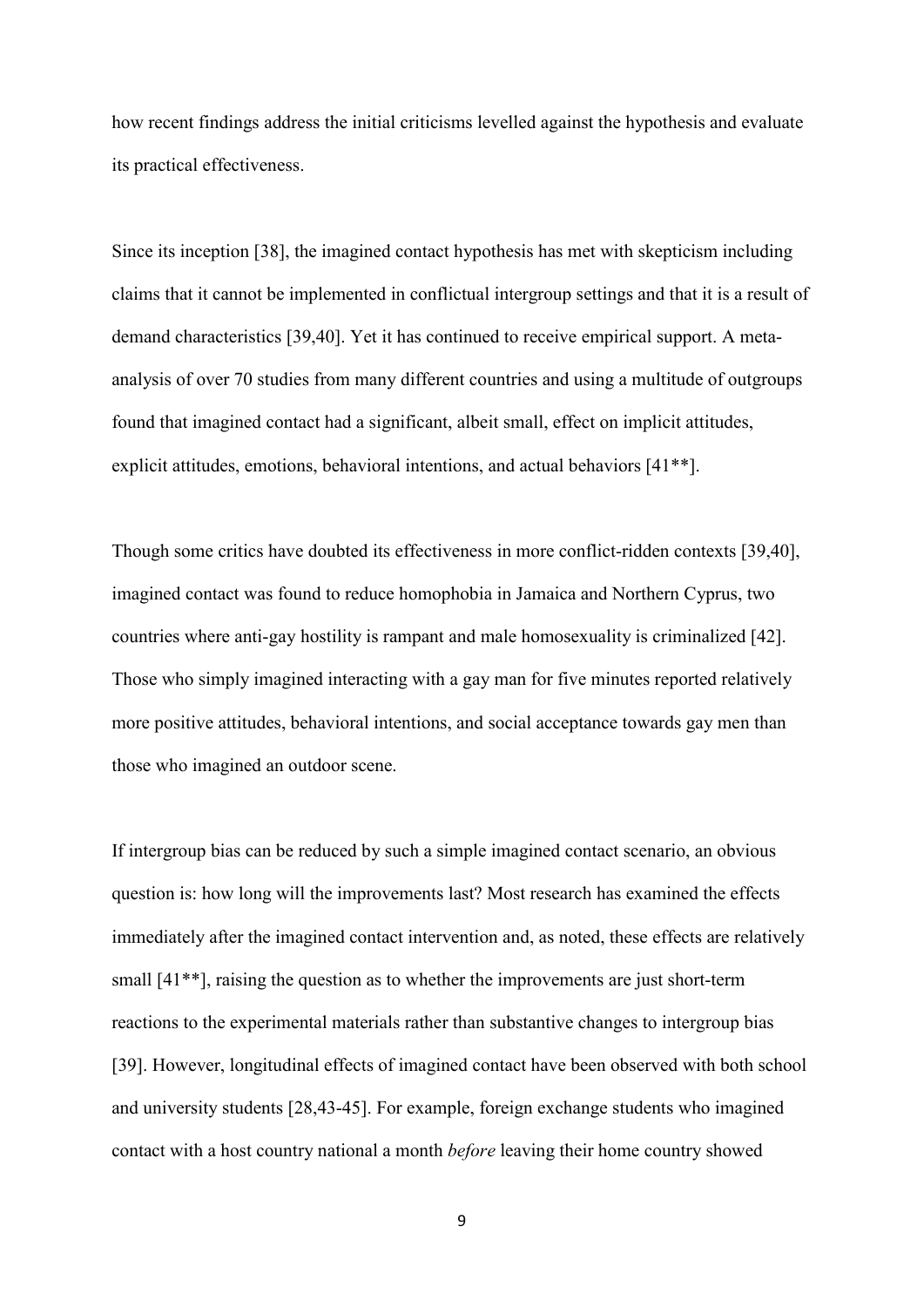positive intergroup attitudes and behaviors towards the host country up to six months after returning home [43]. Imagined contact effects have also been found on implicit attitudes [46,47], which suggests that it is the contact, not the demand characteristics of the task, that accounts for the beneficial intergroup outcomes.

Despite these encouraging findings, the imagined contact field still faces challenges: some have been unable to replicate the imagined contact effects [48-51]; others have found limited effects of imagined contact among minority group members [52]; it is not clear how long the effects last for adults or how imagined contact is most effectively combined with other forms of contact; and, as with other contact interventions [23\*], effect sizes are typically small. Nevertheless, we agree with Crisp and Turner [36] that the importance of imagined contact lies in the fact that it is not reliant on actual contact and so can be easily and cheaply implemented in the areas in which it is most needed and where other techniques are currently not possible (e.g., highly segregated or conflictual societies).

## *Concluding remarks*

Despite the limitations of the indirect contact strategies reviewed in this paper and their relatively small effects on prejudice, we believe they constitute a promising strategy for improving intergroup relations. Though not as efficacious as direct contact, they are generally more practical and offer a more diverse set of solutions for reducing prejudice, especially in contexts where such interventions are needed most. Crucially, and as envisioned by Allport, they form an important part of the 'contact continuum' and lay the foundation for subsequent successful direct contact.

### 2173 words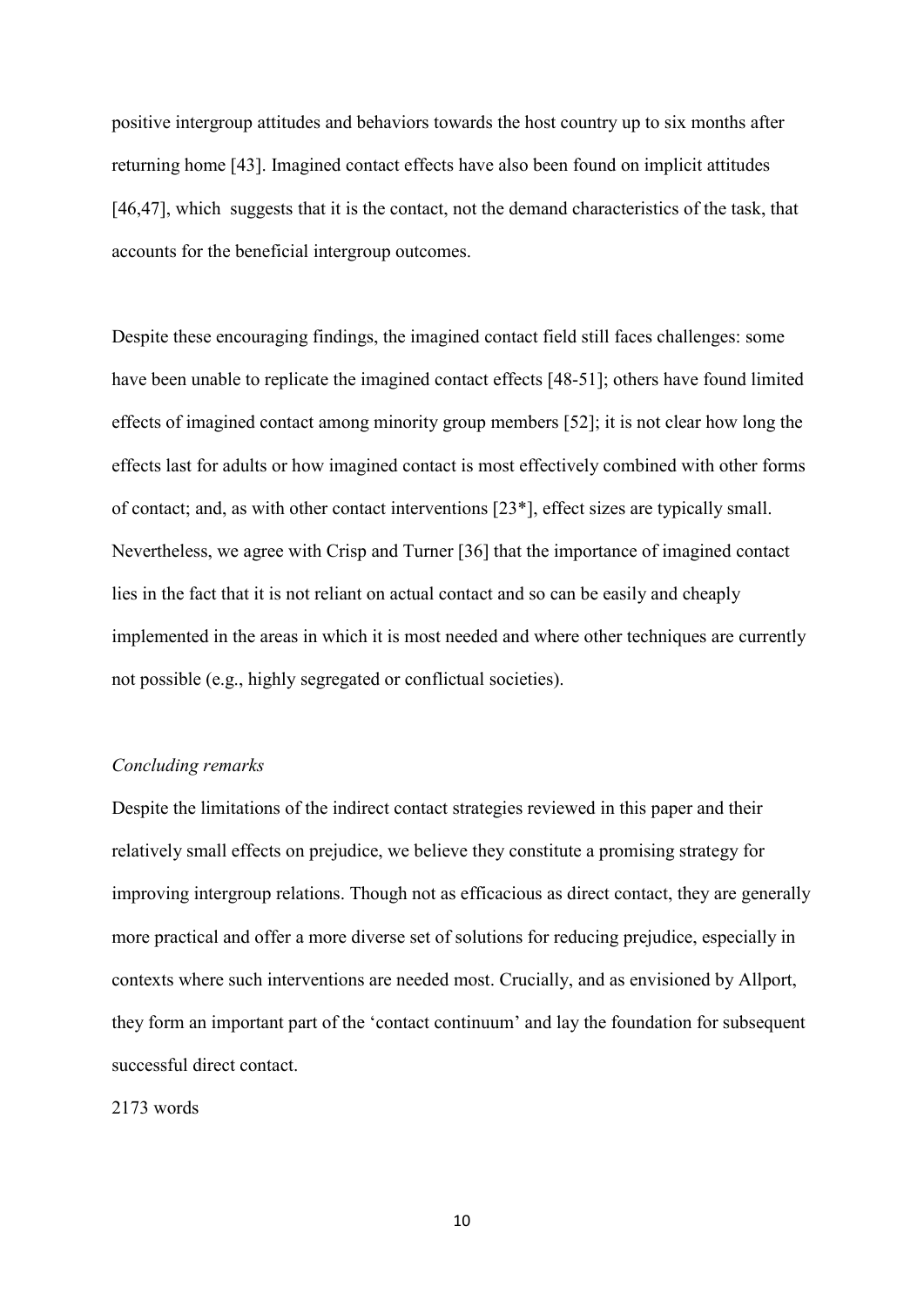# Footnote

1. Authors' names in alphabetical order. Each made an equal contribution. Address for correspondence: Rupert Brown, School of Psychology, Sussex University, Brighton BN1 9QH, UK; email, r.brown@sussex.ac.uk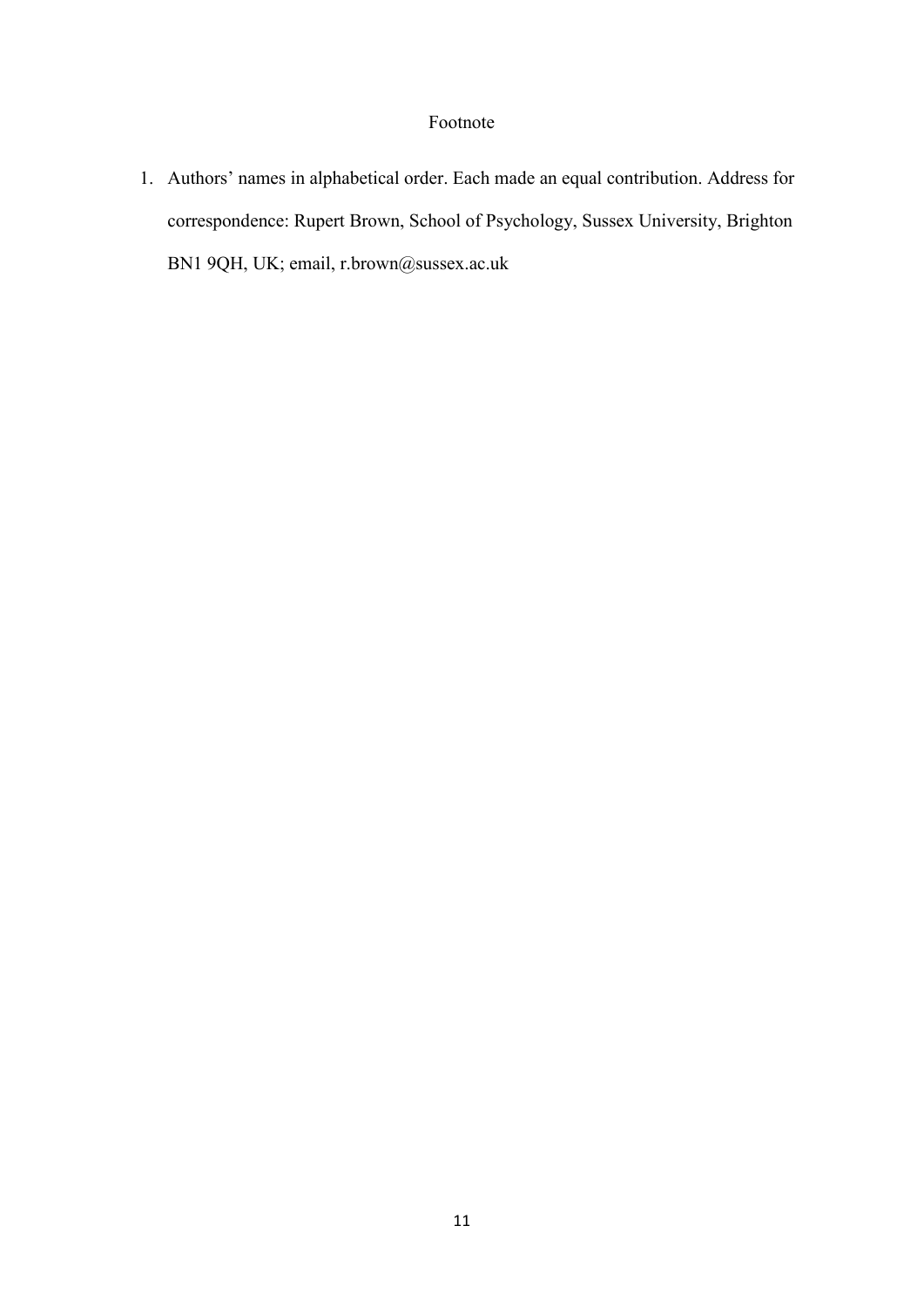## References

- 1. Hewstone M, Lolliot S, Swart H, Myers E, Voci A, AlRamiah A, Cairns E: **Intergroup contact and intergroup conflict**. *Peace and Conflict: Journal of Peace Psychology* 2014, **20**:39-53.
- 2. Pettigrew TF, Tropp L: **A meta-analytic test of intergroup contact theory**. *Journal of Personality and Social Psychology* 2006, **90**:751-783.
- 3. Allport GW: *The nature of prejudice*: Addison-wesley; 1954.
- 4. Wright SC, Aron A, Mclaughlin-Volpe T, Ropp SA: **The extended contact effect: knowledge of cross-group friendships and prejudice**. *Journal of Personality and Social Psychology* 1997, **73**:73-90.
- 5. Turner R, Hewstone M, Voci A, Vonofakou C: **A test of the extended intergroup contact hypothesis: the mediating role of intergroup anxiety, perceived ingroup and outgroup norms, and inclusion of the outgroup in the self**. *Journal of Personality and Social Psychology* 2008, **95**:843-860.
- 6. De Tezanos Pinto P, Bratt C, Brown R: **What will the others think? Ingroup norms as a mediator of the effects of intergroup contact**. *British Journal of Social Psychology* 2010, **49**:507-523.
- 7. Turner R, Tam T, Hewstone M, Kenworthy J, Cairns E: **Contact between Catholic and Protestant schoolchildren in Northern Ireland**. *Journal of Applied Social Psychology* 2013, **43**:216-228.
- 8. Christ O, Hewstone M, Tausch N, Wagner U, Voci A, Hughes J, Cairns E: **Direct contact as a moderatorof extended contact effects: Cross-sectional and longitudinal impact on outgroup attitudes, behavioral intentions, and attitude certainty**. *Personality and Social Psychology Bulletin* 2010, **36**:1662-1674.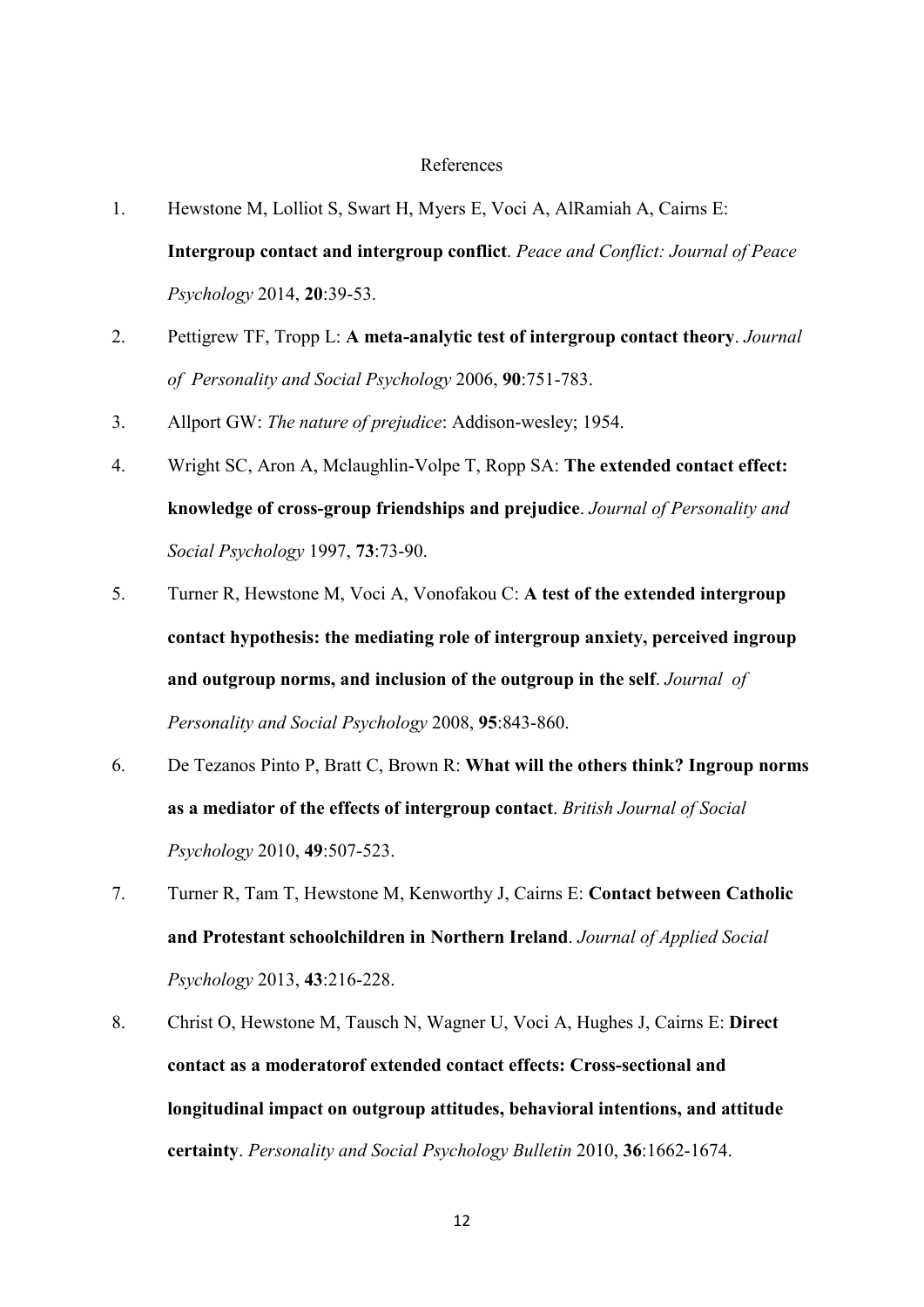- 9.\*\* Munniksma A, Stark TH, Verkuyten M, Flacvhe A, Veenstra R: **Extended intergroup friendships within social settings: The moderating role of initial outgroup attitudes**. *Group Processes and Intergroup Relations* 2013, **16**:752-770. Develops a new technique for measuing extended contact using friendship networks. Used a large sample of Dutch school students in longitudinal design.
- 10. Eller A, Abrams D, Gomez A: **When the direct route is blocked: the extended contact pathway to improving intergroup relations**. *International Journal of Intercultural Relations* 2012, **36**:637-646.
- 11. Dhont K, Van Hiel A: **Direct contact and authoritarianism as moderators between extended contact and reduced prejudice: lower threat and greater trust as mediators**. *Group Processes and Intergroup Relations* 2011, **14**:223-237.
- 12. Feddes AR, Noack P, Rutland A: **Direct and indirect friendship effects on minority and majority children's interethnic attitudes: a longitudinal study**. *Child Development* 2009, **80**:377-390.
- 13. Gomez A, Tropp LR, Fernandez S: **When extended contact opens the door to future contact: Testing the effects of extended contact on attitudes and intergroup expectancies in majority and minority groups**. *Group Processes and Intergroup Relations* 2011, **14**:161-173.
- 14. Schofield JW, Hausmann LRM, Ye F, Woods RL: **Intergroup friendships on campus: Predicting close and casual friendships between White and African American first-year college students**. *Group Processes and Intergroup Relations*  2010, **13**:585-602.
- 15.\* Stasiuk K, Bilewicz M: **Extending contact across generations: Comparison of direct and ancestral intergroup contact effects on current attitudes toward**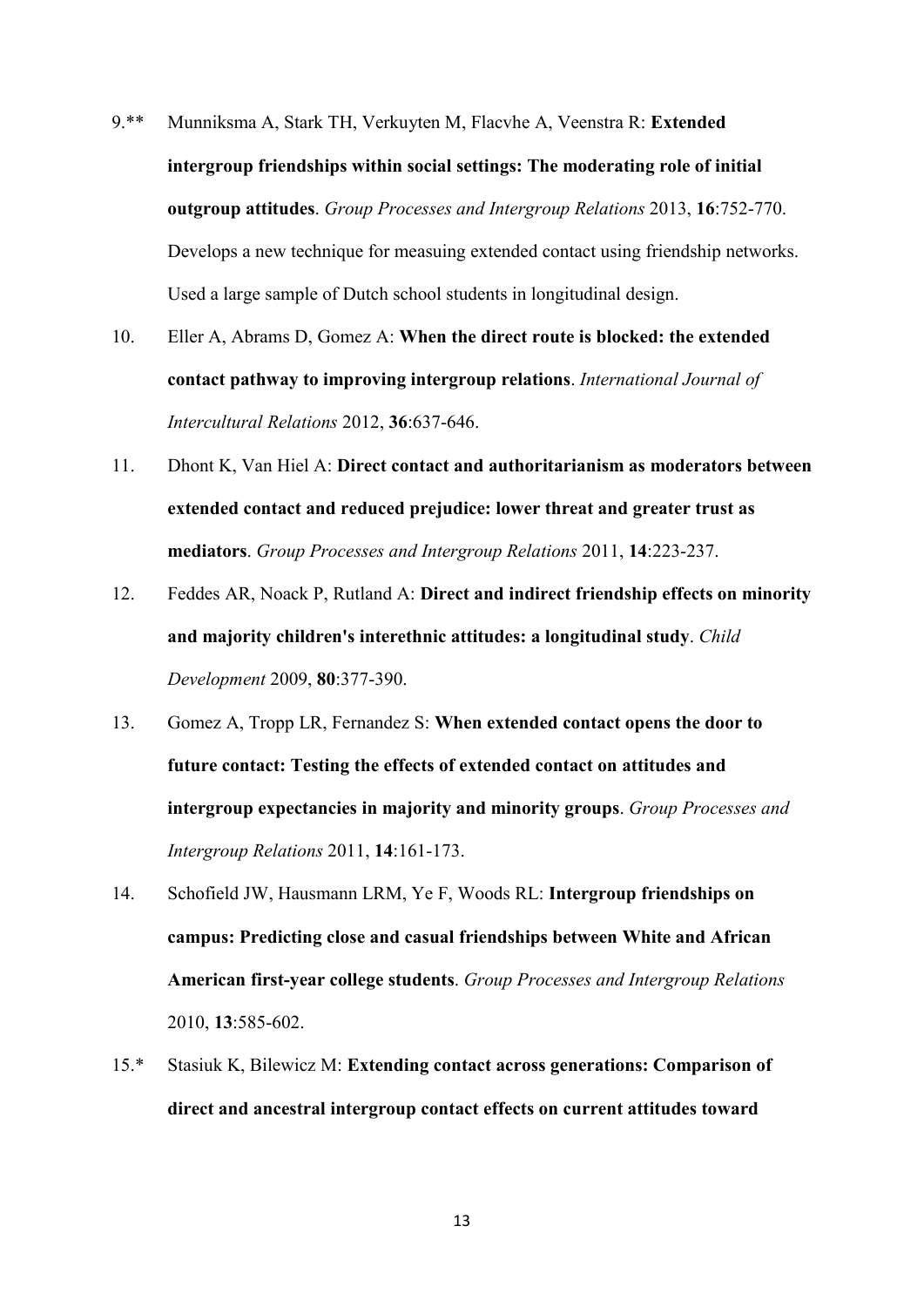**outgroup members**. *Journal of Community and Applied Social Psychology* 2013, **23**:481-491.

An interesting form of extended contact contact across the generations. Here the extended contact is via previous generations of ingroup members.

16.\*\* Mazziotta A, Rohmann A, Wright SC, De Tezanos Pinto P, Lutterbach S: **(How) does positive and negative extended cross**‐**group contact predict direct cross**‐**group contact and intergroup attitudes?** *European Journal of Social Psychology* 2015, **45**:653-667.

 Shows how extended contact can prepare group members for direct contact. Also examines negative extended contact for the first time.

- 17. Andrighetto L, Mari S, Volpato C, Behluli B: **Reducing competitive victimhood in Kosovo: The role of extended contact and common ingroup identity**. *Political Psychology* 2012, **33**:513-529.
- 18. Aboud F, Friedmann J, Smith S: **Direct and indirect friends in crossethnolinguistic peer relations**. *Canadian Journal of Behavioural Science* 2015, **47**:68-79.
- 19. Sharp M, Voci A, Hewstone M: **Individual difference variables as moderators of the effect of extended cross-group friendship on prejudice: Testing the effects of public self-consciousness and social comparison**. *Group Processes and Intergroup Relations* 2011, **14**:207-221.
- 20. Tausch N, Hewstone M, Schmid K, Hughes J, Cairns E: **Extended contact effects as a function of closeness of relationship with ingroup contacts**. *Group Processes and Intergroup Relations* 2011, **14**:239-254.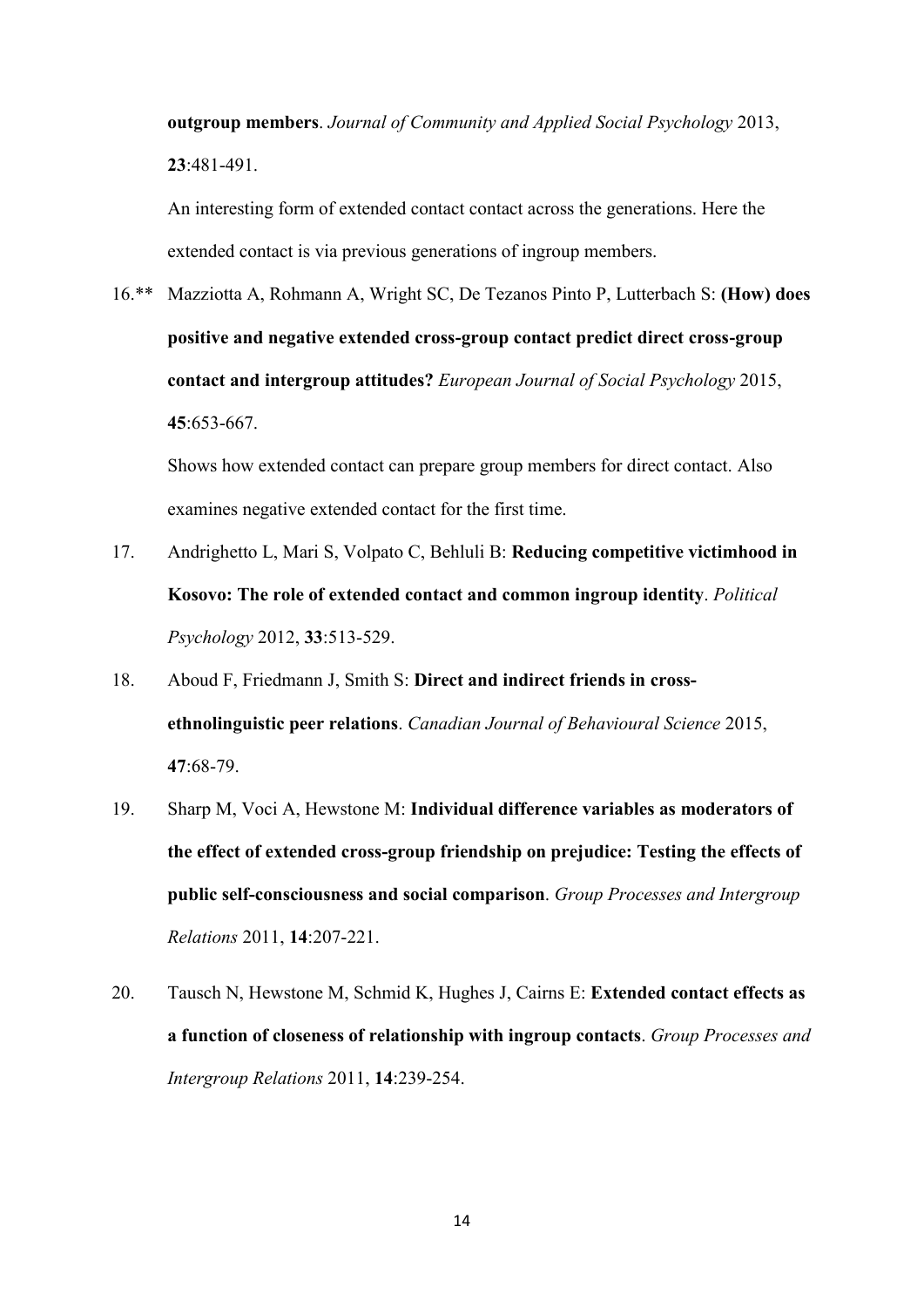21. Dovidio JF, Eller A, Hewstone M: **Improving intergroup relations through direct, extended and other forms of indirect contact**. *Group Processes and Intergroup Relations* 2011, **14**:147-160.

22.\*\* Vezzali L, Hewstone M, Capozza D, Giovannini D, Wölfer R: **Improving intergroup relations with extended and vicarious forms of indirect contact**. *European Review of Social Psychology* 2014, **25**:314-389.

A very useful review of a program of research conducted in Italy using extended and vicarious contact techniques. The research program is notable for its imaginative use of various contact interventions, mostly involving elementary children.

23.\* Lemmer G, Wagner U: **Can we really reduce ethnic prejudice outside the lab? A meta-analysis of direct and indirect contact interventions**. *European Journal of Social Psychology* 2015, **45**:152-168.

A useful meta-analysis of direct and indirect contact interventions in real-world settings. Included 73 papers and 129 hypothesis tests.

24.\* Turner R, Cameron L: **Confidence in contact: a new perspective on promoting cross-group friendship among children and adolescents**. *Social Issues and Policy Review* 2016, **10**:212-246.

A recent review of the applicability of direct and indirect interventions in school settings in the UK. Presents the results of studies of mixed schools and interventions using storybook techniques, and assesses the policy implications of these.

- 25. Aronson KM, Stefanile C, Matera C, Nerini A, Grisolaghi J, Romanin G, Massai F, Antonelli P, Ferraresi L, Brown R: **Telling tales in school: extended contact interventions in the classroom**. *Journal of Applied Social Psychology* 2015.
- 26. Cameron L, Rutland A, Hossain R, Petley R: **When and why does extended contact work? The role of high quality direct contact and group norms in the**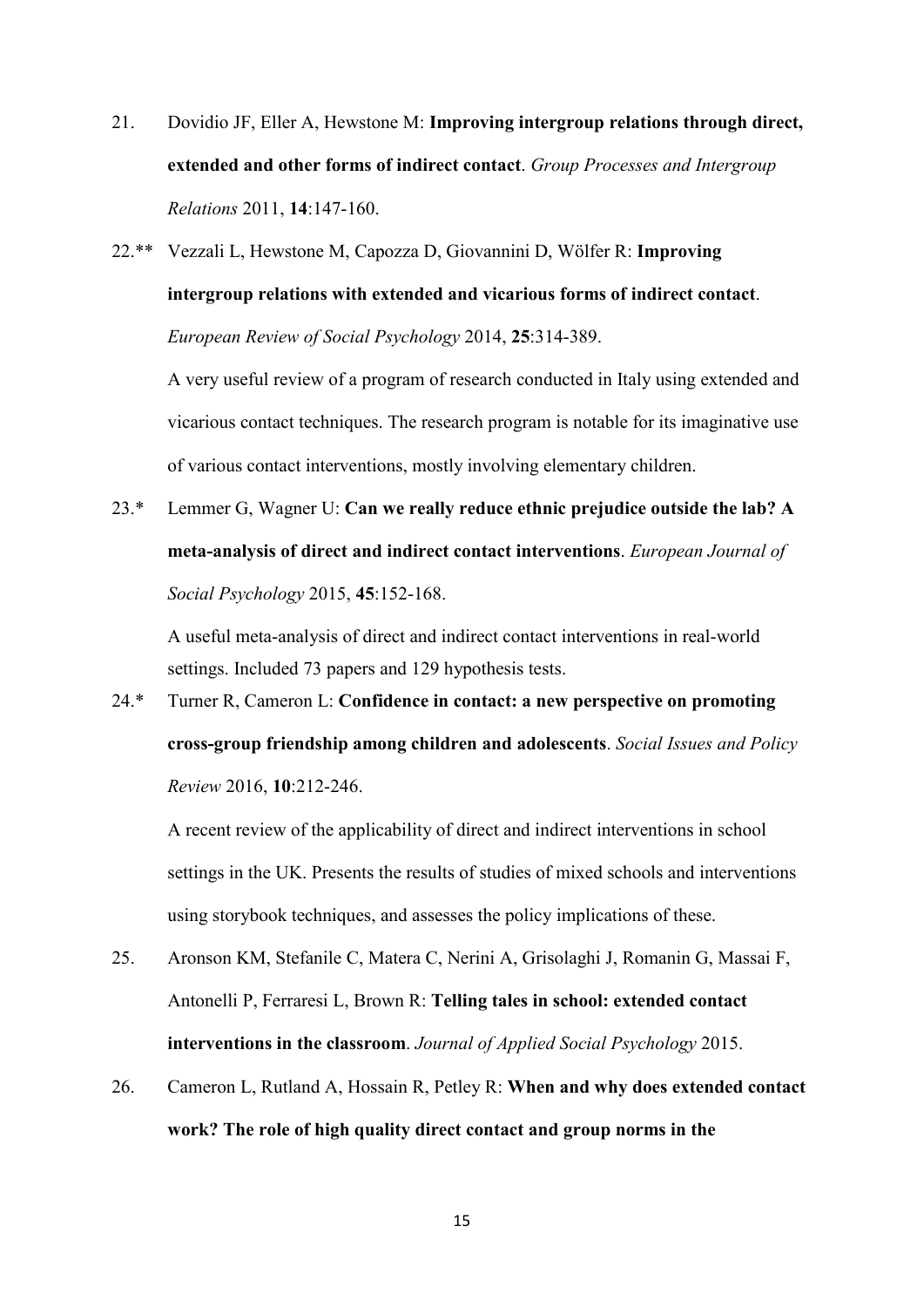**development of positive ethnic intergroup attitudes amongst children**. *Group Processes and Intergroup Relations* 2011, **14**:193-206.

- 27. Liebkind K, Mähönen TA, Solares E, Solheim E, Jasinskaja-Lahti I: **Prejudice**‐**reduction in culturally mixed classrooms: The development and assessment of a theory**‐**driven intervention among majority and minority youth in Finland**. *Journal of Community and Applied Social Psychology* 2014, **24**:325-339.
- 28. Vezzali L, Capozza D, Stathi S, Giovannini D: **Increasing outgroup trust, reducing infrahumanization, and enhancing future contact intentions via imagined intergroup contact**. *Journal of Experimental Social Psychology* 2012, **48**:437-440.
- 29. Vezzali L, Stathi S, Giovannini D, Capozza D, Trifiletti E: **The greatest magic of Harry Potter: Reducing prejudice**. *Journal of Applied Social Psychology* 2015, **45**:105-121.
- 30.\*\* West K, Turner R: **Using extended contact to improve physiological responses and behaviour toward people with schizophrenia**. *Journal of Experimental Social Psychology* 2014, **50**:57-64.

 A rare example showing how vicarious contact can affect both physiological and behavioral responses in a laboratory setting.

- 31. Paluck EL: **Reducing intergroup prejudice and conflict using the media: a field experiment in Rwanda**. *Journal of Personality and Social Psychology* 2009, **96**:574-587.
- 32. Paluck EL: **Is it better not to talk? Group polarization, extended contact, and perspective taking in Eastern Democratic Republic of Congo**. *Personality and Social Psychology Bulletin* 2010, **36**:1170-1185.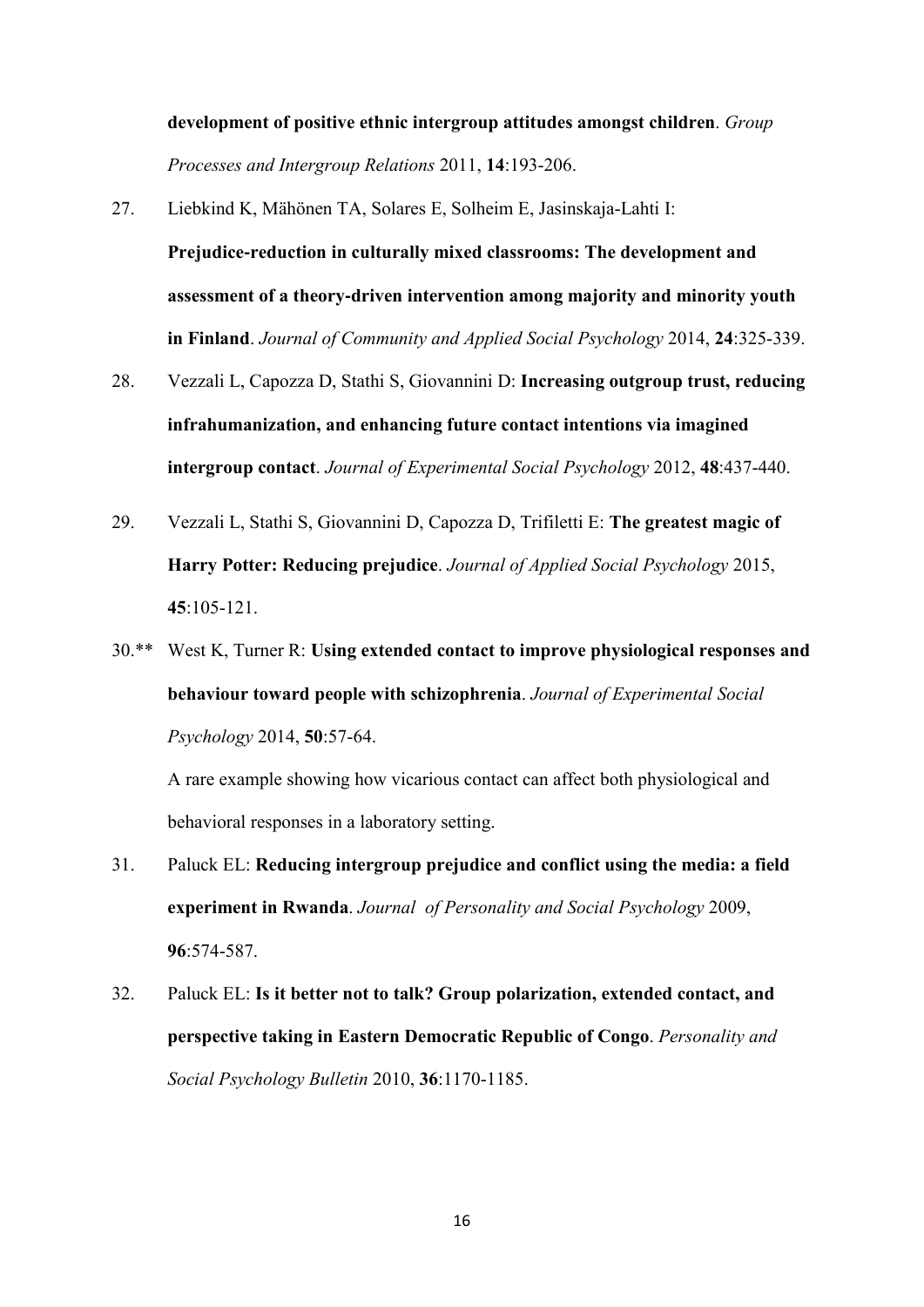- 33. Bilali R, Vollhardt JR: **Priming effects of a reconciliation radio drama on historical perspective-taking in the aftermath of mass violence in Rwanda**. *Journal of Experimental Social Psychology* 2013, **49**:144-151.
- 34. Joyce N, Harwood J: **Improving intergroup attitudes through televised vicarious intergroup contact: Social cognitive processing of ingroup and outgroup information**. *Communication Research* 2014, **41**:627-643.
- 35. Meeussen L, Phalet K, Meeus J, Van Acker K, Montreuil A, Bourhis R: **"They are all the same": Low perceived typicality and outgroup disapproval as buffers of intergroup threat in mass media**. *International Journal of Intercultural Relations*  2013, **37**:146-158.
- 36. Crisp R, Turner R: **Can imagined interactions produce positive perceptions? Reducing prejudice through simulated social contact**. *American Psychologist*  2009, **64**:231-240.
- 37. Marks DF: **Consciousness, mental imagery and action**. *British Journal of Psychology* 1999, **50**:567-585.
- 38. Turner R, Crisp RJ, Lambert E: **Imagining intergroup contact can improve intergroup attitudes**. *Group Processes and Intergroup Relations* 2007, **10**:427-441.
- 39. Bigler RS, Hughes JM: **Reasons for skepticism about the efficacy of simulated social contact interventions**. *American Psychologist* 2010, **65**:132.
- 40. Lee Y-T, Jussim L: **Back in the real world**. *American Psychologist* 2010, **65**:130- 131.
- 41.\*\* Miles E, Crisp RJ: **A meta-analytic test of the imagined contact hypothesis**. *Group Processes and Intergroup Relations* 2014, **17**:3-26.

A useful quantitative integration of the imagined contact literature. The meta-analysis included 71 studies.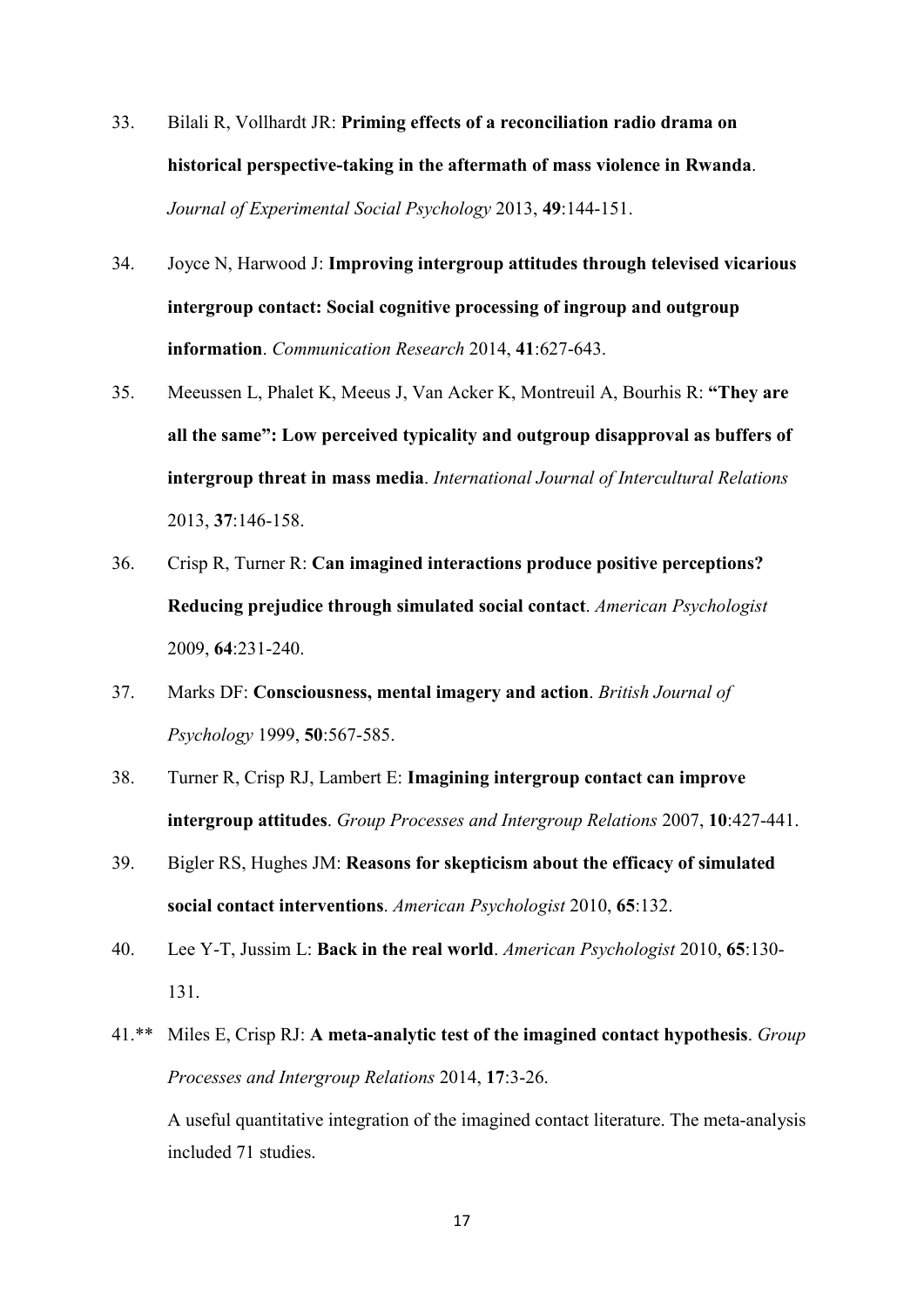- 42. West K, Husnu S, Lipps G: **Imagined contact works in high-prejudice contexts: Investigating imagined contact's effects on anti-gay prejudice in Cyprus and Jamaica**. *Sexualtiy Research and Social Policy* 2015, **12**:60-69.
- 43. Vezzali L, Crisp RJ, Stathi S, Giovannini D: **Imagined intergroup contact facilitates intercultural communication for college students on academic exchange programs.** *Group Processes and Intergroup Relations* 2015, **18**:66-75.
- 44. Vezzali L, Stathi S, Crisp RJ, Capozza D: **Comparing direct and imagined intergroup contact among children: Effects on outgroup stereotypes and helping intentions**. *International Journal of Intercultural Relations* 2015, **49**:46-53.
- 45. Vezzali L, Stathi S, Crisp RJ, Giovannini D, Capozza D, Gaertner SL: **Imagined Intergroup Contact and Common Ingroup Identity**. *Social Psychology* 2015, **46**:265-276.
- 46. Turner R, Crisp RJ: **Imagining intergroup contact reduces implicit prejudice**. *British Journal of Social Psychology* 2010, **49**:129-142.
- 47. Vezzali L, Capozza D, Giovannini D, Stathi S: **Improving implicit and explicit intergroup attitudes using imagined contact: An experimental intervention with elementary school children.** . *Group Processes and Intergroup Relations* 2012, **15**:203-212.
- 48. Asbrock F, Gutenbrunner L, Wagner U: **Unwilling, but not unaffected—Imagined contact effects for authoritarians and social dominators**. *European Journal of Social Psychology* 2013, **43**:404-412.
- 49. Klein RA, Ratliff KA, Vianello M, Adams RB, Bahnik S, Bernstein MJ, ........, Nosek BA: **Investigating Variation in Replicability: A "Many Labs" Replication Project.** 2015, from osf.io/wx7ck.